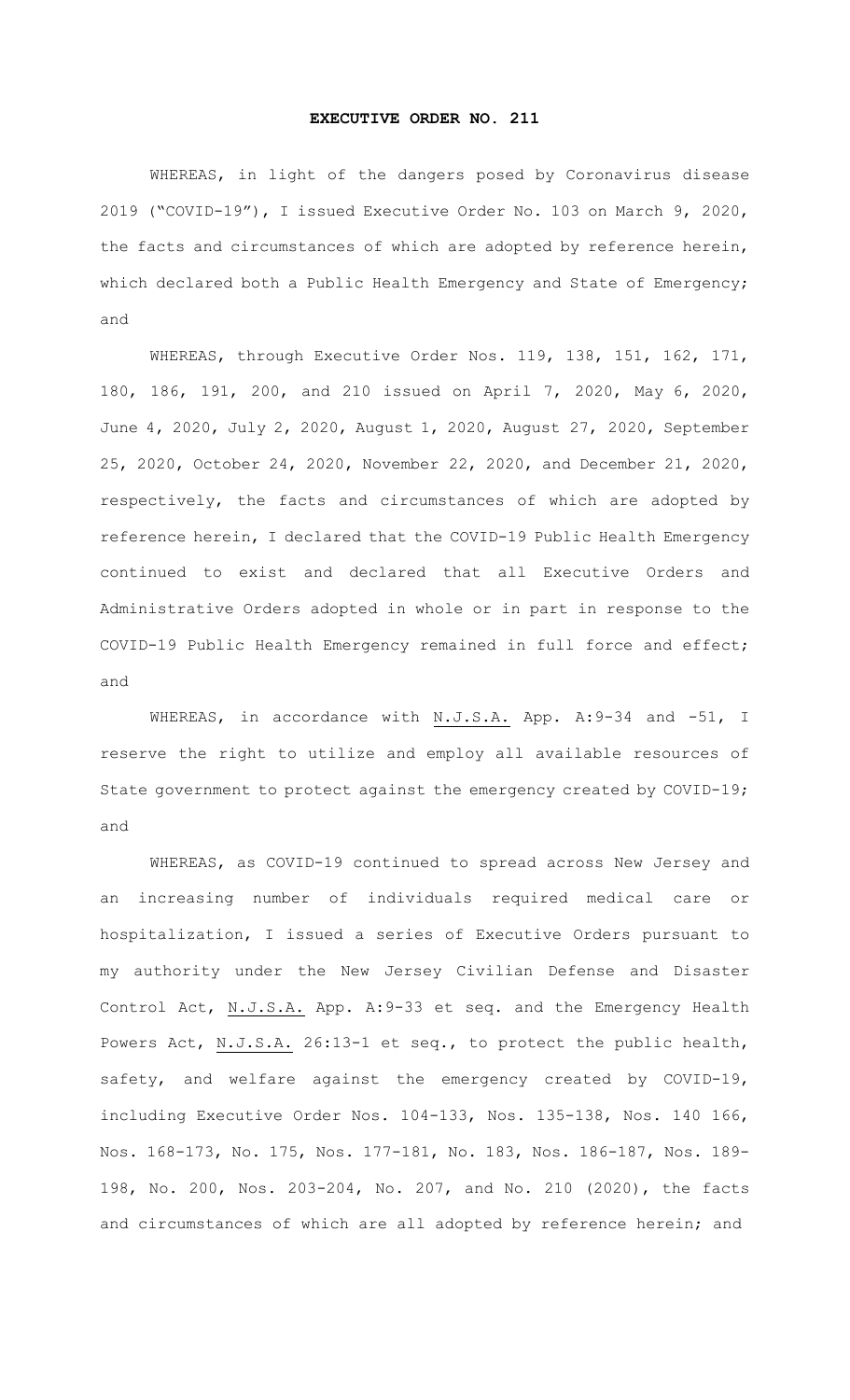WHEREAS, as of December 21, 2020, according to the World Health Organization, there were over 75,479,000 confirmed cases of COVID-19 worldwide, with over 1,686,000 of those cases having resulted in death; and

WHEREAS, as of December 20, 2020, according to the Centers for Disease Control and Prevention (CDC), there were over 17,592,000 confirmed cases of COVID-19 in the United States, with over 315,000 of those cases having resulted in death; and

WHEREAS, as of December 20, 2020, there were over 432,000 positive cases of COVID-19 in New Jersey, with at least 16,286 of those cases having resulted in death; and

WHEREAS, there have been positive cases of COVID-19 in every county in New Jersey, and there have been deaths relating to COVID-19 in every county in New Jersey; and

WHEREAS, on March 19, 2020, I issued Executive Order No. 105, which declared that certain elections, including special school elections, set to take place in March and April were postponed until May 12, 2020, to be held concurrent with other elections scheduled for May 12, 2020, because allowing those elections to proceed as they were originally planned during this unprecedented COVID-19 health crisis would create hardships and health risks for voters, election officials, poll workers, and candidates alike; and

WHEREAS, pursuant to Executive Order No. 120 (2020), the primary election set to take place on June 2, 2020, was postponed until July 7, 2020 ("July Primary Election"), because preparing for the election to take place in June during the potential height of the COVID-19 emergency would have negatively impacted election officials' preparation efforts; and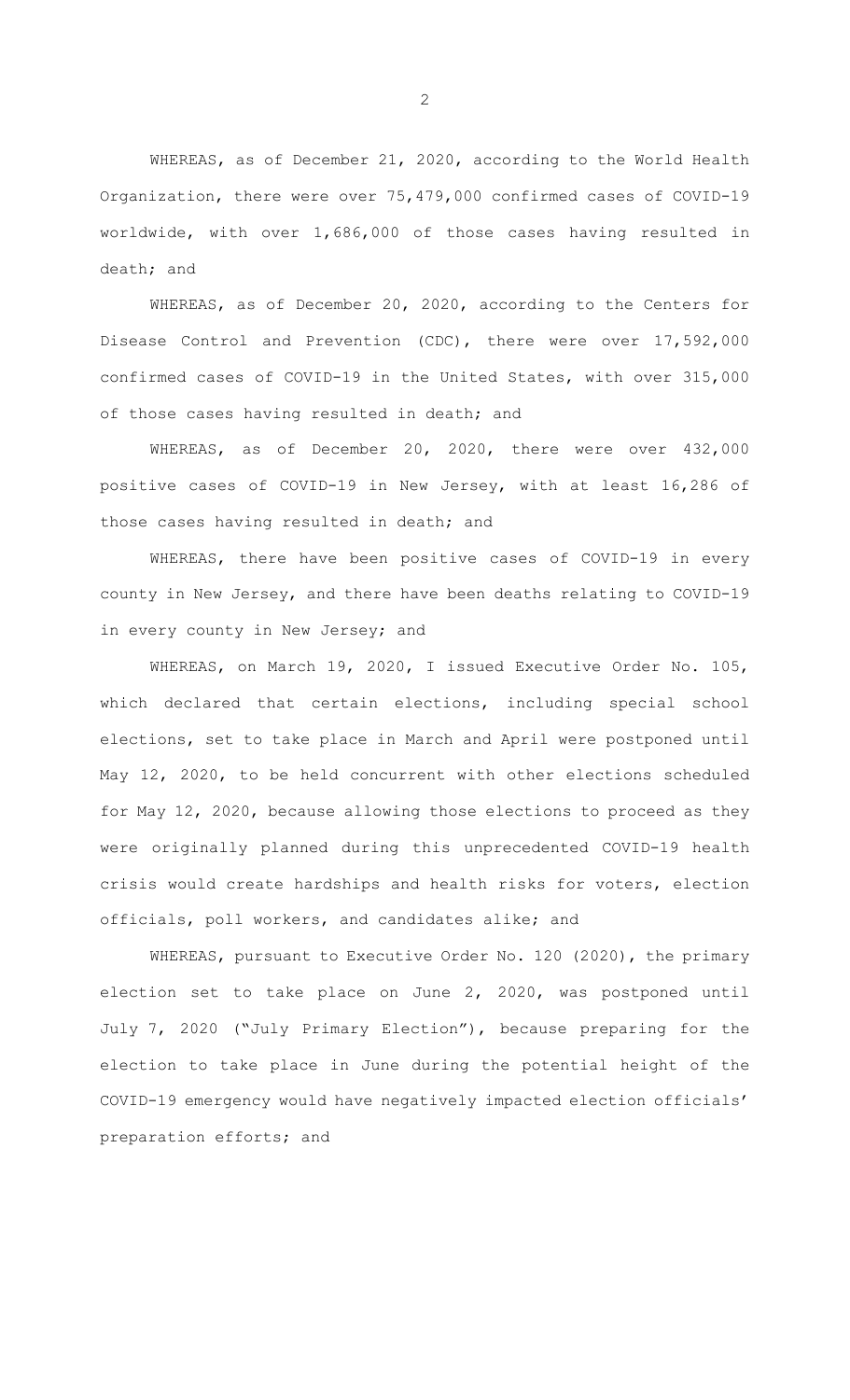WHEREAS, on May 15, 2020, I issued Executive Order No. 144, which declared that the July Primary Election would be conducted primarily via vote-by-mail ballots with a minimum number of polling places open in each municipality; and

WHEREAS, Executive Order No. 144 (2020) extended the N.J.S.A. 19:23-55 deadline to certify the results of the Primary Election under by five (5) days to account for the revised timeframe that Boards of Elections had to receive vote-by-mail ballots, thereby extending the Primary Election certification deadline to July 24, 2020; and

WHEREAS, on July 13, 2020, I issued Executive Order No. 164, which postponed any election scheduled between July 7, 2020 and November 3, 2020, until November 3, 2020, and declared that no other elections may be held or proceed prior to November 3, 2020; and

WHEREAS, on August 14, 2020, I issued Executive Order No. 177, the facts and circumstances of which are adopted by reference herein, which established the voting procedures for the General Election on November 3, 2020 ("November General Election") and declared that the election would be conducted primarily by vote by mail; and

WHEREAS, Executive Order No. 177 (2020) also postponed the special school elections scheduled for December 8, 2020 until January 26, 2021, the authorized January 2021 special school election date; and

WHEREAS, on August 25, 2020, I issued Executive Order No. 179, making modifications to Executive Order No. 177 (2020) to ensure enough time to complete preparations for the November General Election and minimize voter confusion, the facts and circumstances of which are adopted by reference herein; and

WHEREAS, legislation subsequently codified the standards adopted by Executive Orders Nos. 177 and 179 (2020) and addressed other issues relating to upcoming elections; and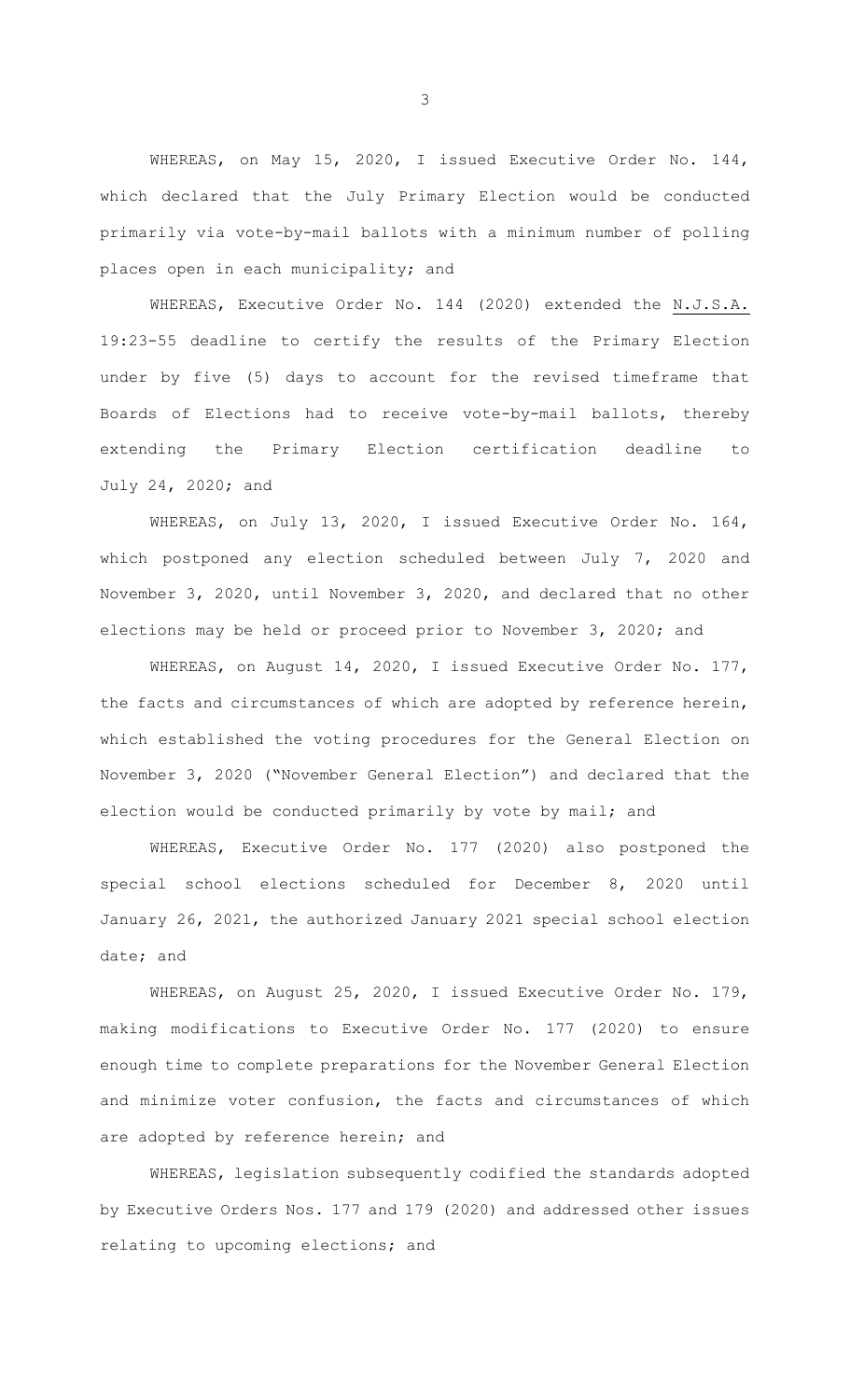WHEREAS, on November 2, 2020, I issued Executive Order No. 193, postponing any run-off elections resulting from municipal elections held on the November General Election and required under N.J.S.A. 40:45-19 until December 15, 2020, in order to give county and municipal election officials enough time to send vote-by-mail ballots to all registered voters; and

WHEREAS, on November 25, 2020, I issued Executive Order No. 203 making modifications to Executive Order No. 193 (2020) to ensure enough time to complete preparations for the runoff elections required under N.J.S.A. 40:45-19 and postponing any special school elections scheduled for January 26, 2021 until the authorized March 2021 special school election date; and

WHEREAS, pursuant to N.J.S.A. 40A:14-72(a), fire district elections are held annually on either the third Saturday in February or at the time of the general election in November; and

WHEREAS, voters at fire district elections taking place on the third Saturday in February elect members to the board of fire commissioners and determine the amount of money to be raised for the ensuing year and such other matters as may be required; and

WHEREAS, a fire district holding its annual election at the time of the November General Election that seeks to exceed the property tax levy cap must submit a public question to the voters at an election to be held on the third Saturday in February pursuant to N.J.S.A. 40A:14-72(f); and

WHEREAS, according to N.J.S.A. 40A:14-70, the terms of office of fire commissioners serving in districts with February elections expire at noon on the first Tuesday in March; and

WHEREAS, State laws regarding vacancies in county and municipal offices generally require special elections within forty-five to sixty days of the occurrence of the vacancy (see, e.g., N.J.S.A.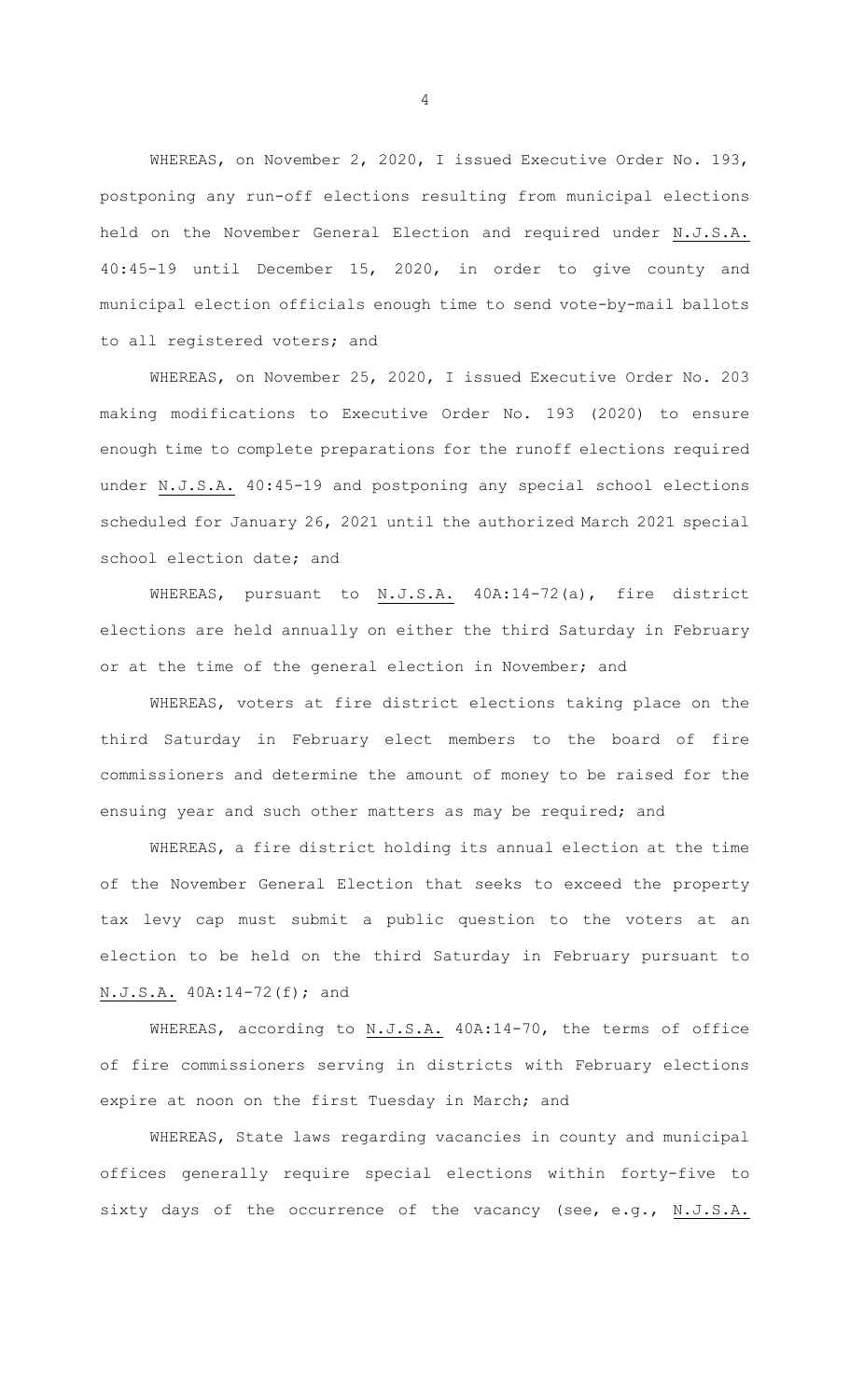40A:16-4, N.J.S.A. 40A:16-5, N.J.S.A. 40:16-14; and N.J.S.A. 40A:16- 17); and

WHEREAS, special elections to fill vacancies in the office of mayor in Wrightstown in the County of Burlington and the office of councilperson in the Borough of Highland Park in the County of Middlesex are scheduled to occur on January 12, 2021 and January 19, 2021, respectively; and

WHEREAS, the Board of Education of the City of Clifton is proposing to schedule a special election for consideration of a bond proposal; and

WHEREAS, other boards of education may be required to schedule a special election to address matters that arise; and

WHEREAS, additional special elections may be required as several November General Election results are subject to ongoing recounts and election contests; and

WHEREAS, the COVID-19 Emergency continues to unfold alongside contemporaneous elections; and

WHEREAS, allowing upcoming elections to proceed during this unprecedented COVID-19 health crisis as they were originally planned will create hardships and health risks for voters, election officials, poll workers, and candidates alike; and

WHEREAS, the full participation of voters and candidates is critical to a robust democracy; and

WHEREAS, the New Jersey Secretary of State is legally obligated to ensure that all qualified voters within the State are able to fully exercise their constitutionally protected right to vote; and

WHEREAS, the COVID-19 Emergency and its impact are likely to extend for an as-yet-undetermined period of time; and

WHEREAS, failing to take proactive actions to mitigate the spread of the virus risks further infecting election officials; and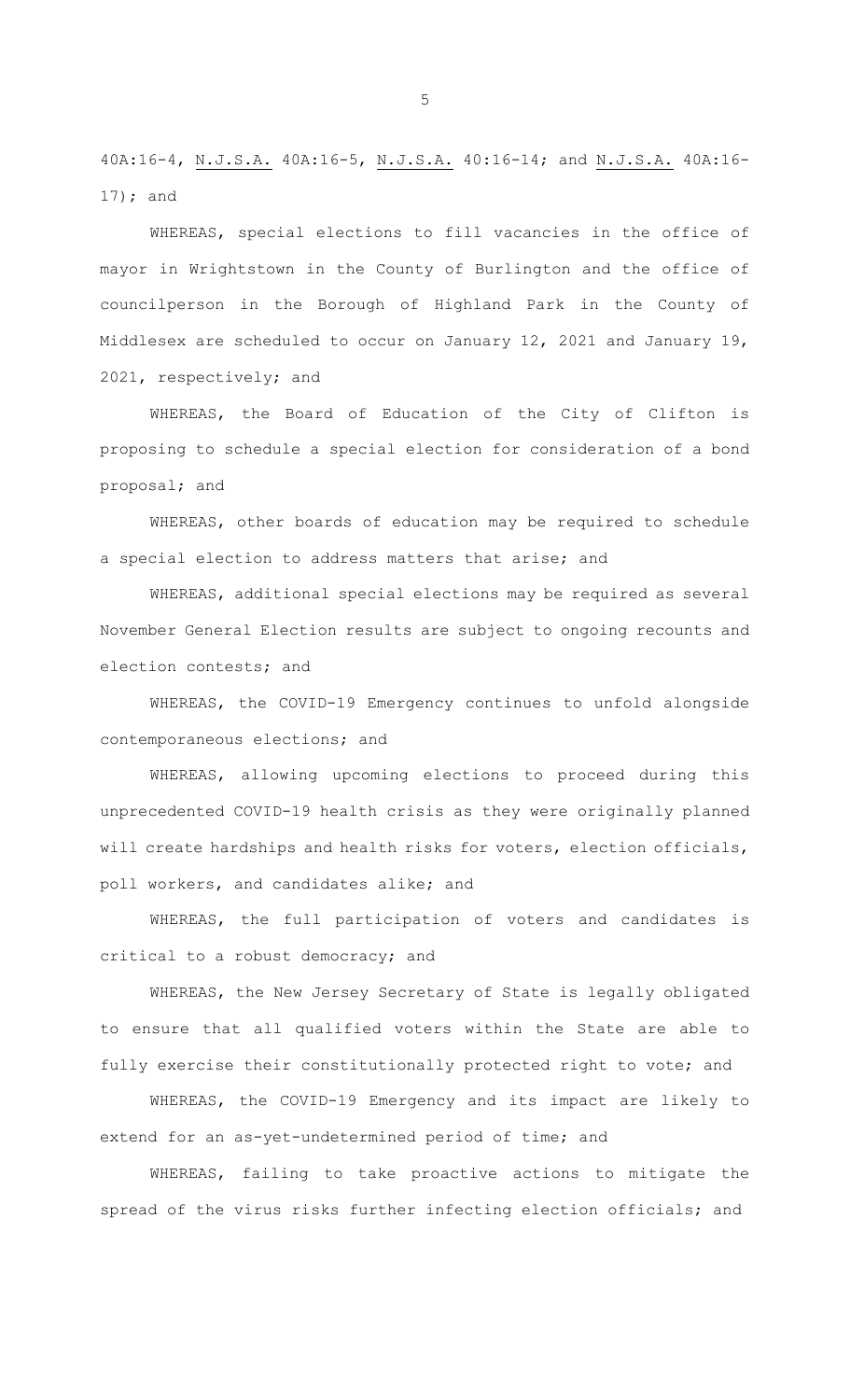WHEREAS, states generally have discretion to dictate the time, manner, and place of elections in the absence of controlling federal law; and

WHEREAS, the Constitution and statutes of the State of New Jersey, particularly the provisions of N.J.S.A. 26:13-1 et seq., N.J.S.A. App. A: 9-33 et seq., N.J.S.A. 38A:3 6.1, and N.J.S.A. 38A:2- 4 and all amendments and supplements thereto, confer upon the Governor of the State of New Jersey certain emergency powers, which I have invoked;

NOW, THEREFORE, I, PHILIP D. MURPHY, Governor of the State of New Jersey, by virtue of the authority vested in me by the Constitution and by the Statutes of this State, do hereby ORDER and DIRECT:

1. Any special school elections scheduled between January 12, 2021 and April 19, 2021 shall be postponed until April 20, 2021, to be held concurrently with the elections currently scheduled for that date.

2. Any fire district elections scheduled between January 12, 2021 and April 19, 2021 shall be postponed until April 20, 2021, to be held concurrently with the elections currently scheduled for that date.

3. The requirements of N.J.S.A. 40A:14-70 shall be suspended and the terms of office of board of fire commissioners shall extend until their successors are duly sworn in.

4. N.J.S.A. 40A:14-78.17 is revised to increase to thirty percent the maximum appropriations to be made under a temporary budget to cover the period between the beginning of the fiscal year and the adoption of the fire district budget.

5. The special election scheduled for January 12, 2021, in Wrightstown, in the County of Burlington, and the special election scheduled for January 19, 2021, in the Borough of Highland Park in